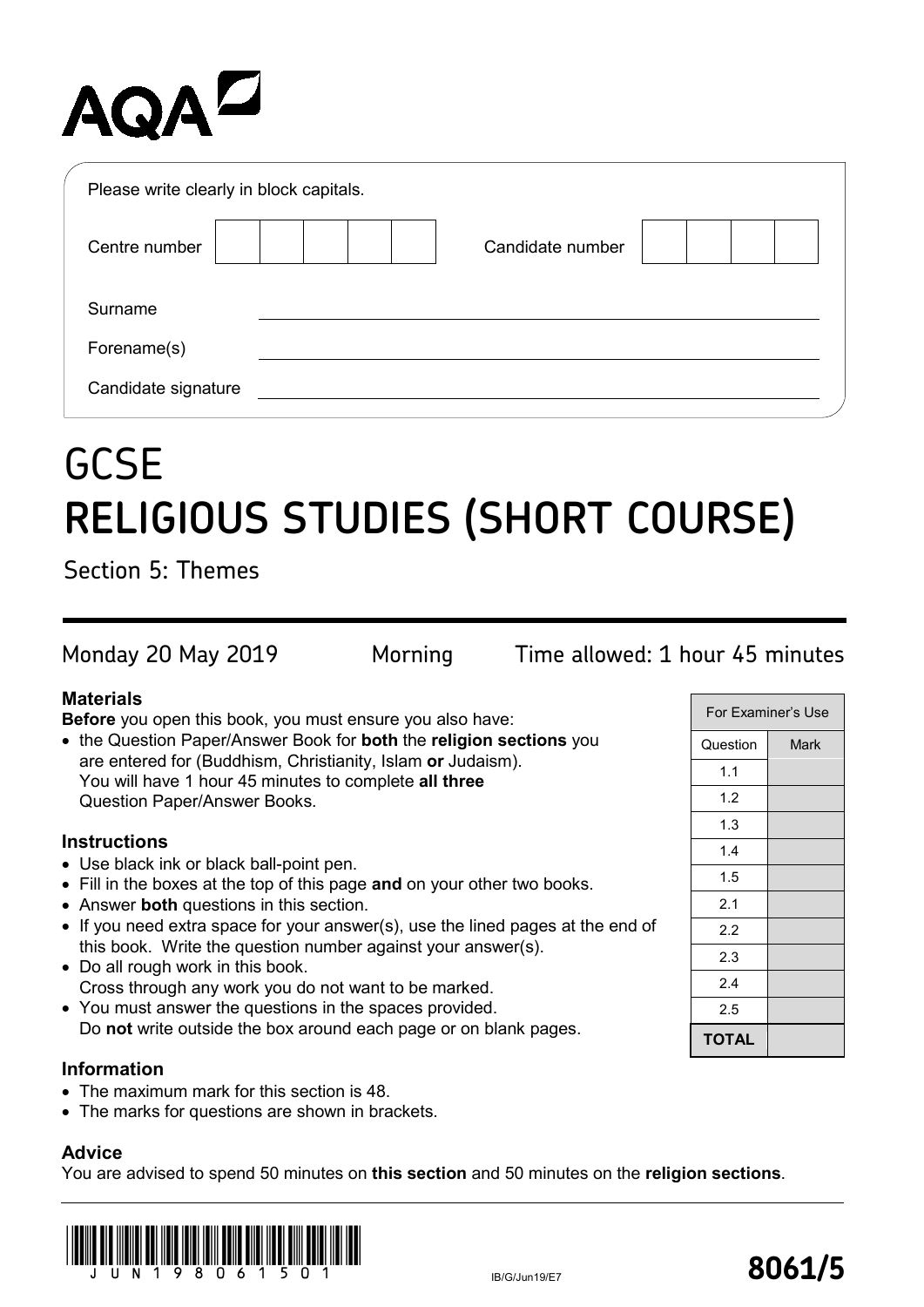| Many religious people live in nuclear families.<br>0<br>Which one of the following best describes a nuclear family?<br>[1 mark]<br>Put a tick $(\checkmark)$ in the box next to the correct answer.<br>A couple living in their parents' home<br>A<br>A couple without children<br>B<br>A couple with children<br>$\mathbf c$<br>D<br>A couple living with children and grandparents<br>Give two religious teachings about gender discrimination.<br>$\overline{2}$<br>0<br>1<br>[2 marks]<br><u> 1989 - Johann Stoff, deutscher Stoffen und der Stoffen und der Stoffen und der Stoffen und der Stoffen und der</u><br>1<br>$\overline{2}$<br><u> 1989 - Johann Stoff, deutscher Stoffen und der Stoffen und der Stoffen und der Stoffen und der Stoffen und der</u> | 1            |
|-----------------------------------------------------------------------------------------------------------------------------------------------------------------------------------------------------------------------------------------------------------------------------------------------------------------------------------------------------------------------------------------------------------------------------------------------------------------------------------------------------------------------------------------------------------------------------------------------------------------------------------------------------------------------------------------------------------------------------------------------------------------------|--------------|
|                                                                                                                                                                                                                                                                                                                                                                                                                                                                                                                                                                                                                                                                                                                                                                       |              |
|                                                                                                                                                                                                                                                                                                                                                                                                                                                                                                                                                                                                                                                                                                                                                                       |              |
|                                                                                                                                                                                                                                                                                                                                                                                                                                                                                                                                                                                                                                                                                                                                                                       |              |
|                                                                                                                                                                                                                                                                                                                                                                                                                                                                                                                                                                                                                                                                                                                                                                       |              |
|                                                                                                                                                                                                                                                                                                                                                                                                                                                                                                                                                                                                                                                                                                                                                                       |              |
|                                                                                                                                                                                                                                                                                                                                                                                                                                                                                                                                                                                                                                                                                                                                                                       |              |
|                                                                                                                                                                                                                                                                                                                                                                                                                                                                                                                                                                                                                                                                                                                                                                       |              |
|                                                                                                                                                                                                                                                                                                                                                                                                                                                                                                                                                                                                                                                                                                                                                                       |              |
|                                                                                                                                                                                                                                                                                                                                                                                                                                                                                                                                                                                                                                                                                                                                                                       |              |
|                                                                                                                                                                                                                                                                                                                                                                                                                                                                                                                                                                                                                                                                                                                                                                       |              |
|                                                                                                                                                                                                                                                                                                                                                                                                                                                                                                                                                                                                                                                                                                                                                                       | $\mathbf{2}$ |
|                                                                                                                                                                                                                                                                                                                                                                                                                                                                                                                                                                                                                                                                                                                                                                       |              |
|                                                                                                                                                                                                                                                                                                                                                                                                                                                                                                                                                                                                                                                                                                                                                                       |              |
|                                                                                                                                                                                                                                                                                                                                                                                                                                                                                                                                                                                                                                                                                                                                                                       |              |
|                                                                                                                                                                                                                                                                                                                                                                                                                                                                                                                                                                                                                                                                                                                                                                       |              |
|                                                                                                                                                                                                                                                                                                                                                                                                                                                                                                                                                                                                                                                                                                                                                                       |              |
|                                                                                                                                                                                                                                                                                                                                                                                                                                                                                                                                                                                                                                                                                                                                                                       |              |
|                                                                                                                                                                                                                                                                                                                                                                                                                                                                                                                                                                                                                                                                                                                                                                       |              |
|                                                                                                                                                                                                                                                                                                                                                                                                                                                                                                                                                                                                                                                                                                                                                                       |              |
|                                                                                                                                                                                                                                                                                                                                                                                                                                                                                                                                                                                                                                                                                                                                                                       |              |

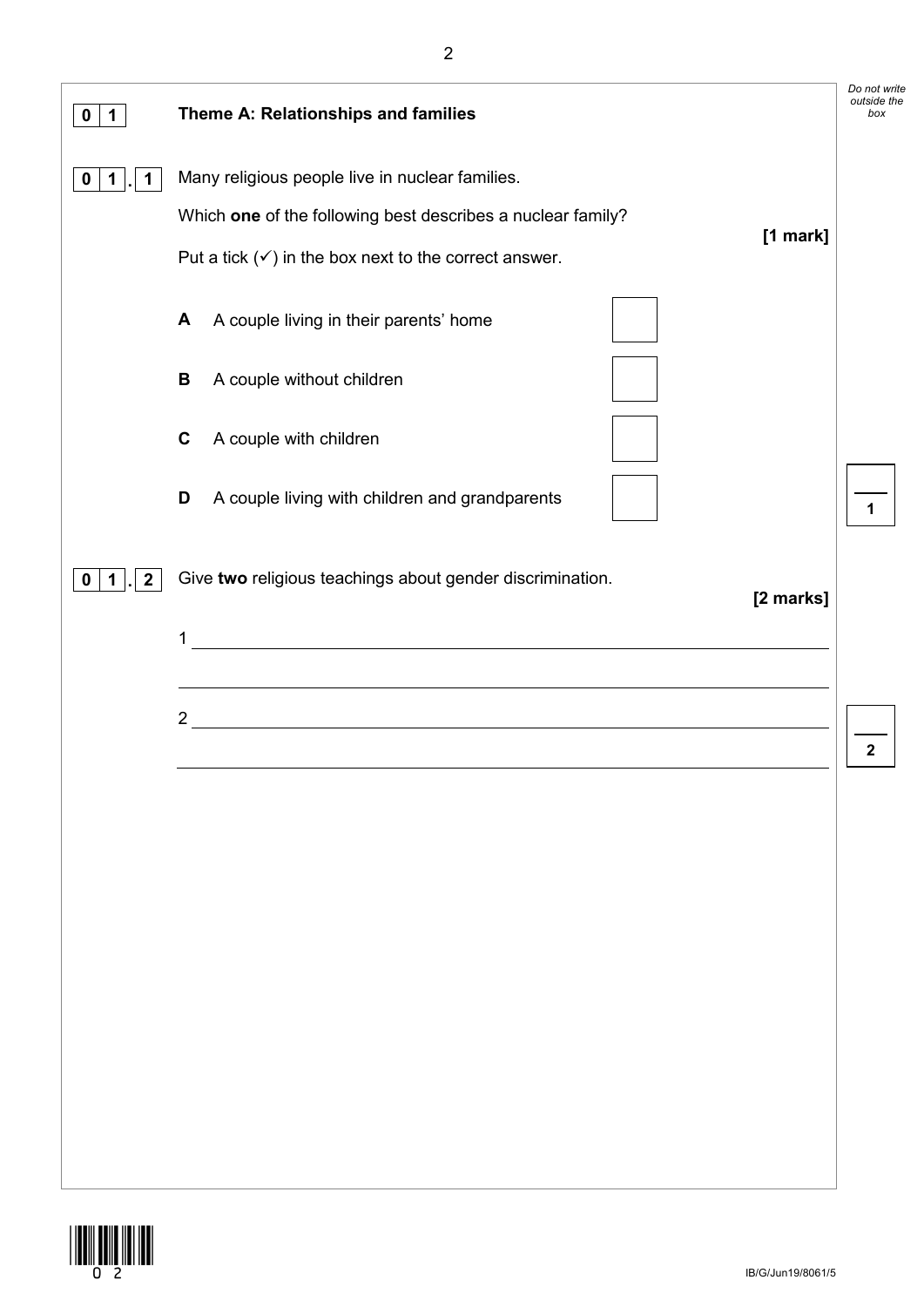| 3 <sup>1</sup><br>$\mathbf 1$<br>0 | Explain two contrasting religious beliefs about unmarried couples living together<br>(cohabitation). | Do not write<br>outside the<br>box |
|------------------------------------|------------------------------------------------------------------------------------------------------|------------------------------------|
|                                    | In your answer you must refer to one or more religious traditions.<br>[4 marks]                      |                                    |
|                                    |                                                                                                      |                                    |
|                                    |                                                                                                      |                                    |
|                                    |                                                                                                      |                                    |
|                                    |                                                                                                      | 4                                  |
| 4<br>1<br>0                        | Explain two religious beliefs about the purpose of families.                                         |                                    |
|                                    | Refer to sacred writings or another source of religious belief and teaching in your<br>answer.       |                                    |
|                                    |                                                                                                      |                                    |
|                                    | [5 marks]                                                                                            |                                    |
|                                    |                                                                                                      |                                    |
|                                    |                                                                                                      |                                    |
|                                    |                                                                                                      |                                    |
|                                    |                                                                                                      |                                    |
|                                    |                                                                                                      |                                    |
|                                    |                                                                                                      |                                    |
|                                    |                                                                                                      |                                    |
|                                    |                                                                                                      |                                    |
|                                    |                                                                                                      |                                    |
|                                    |                                                                                                      | 5                                  |

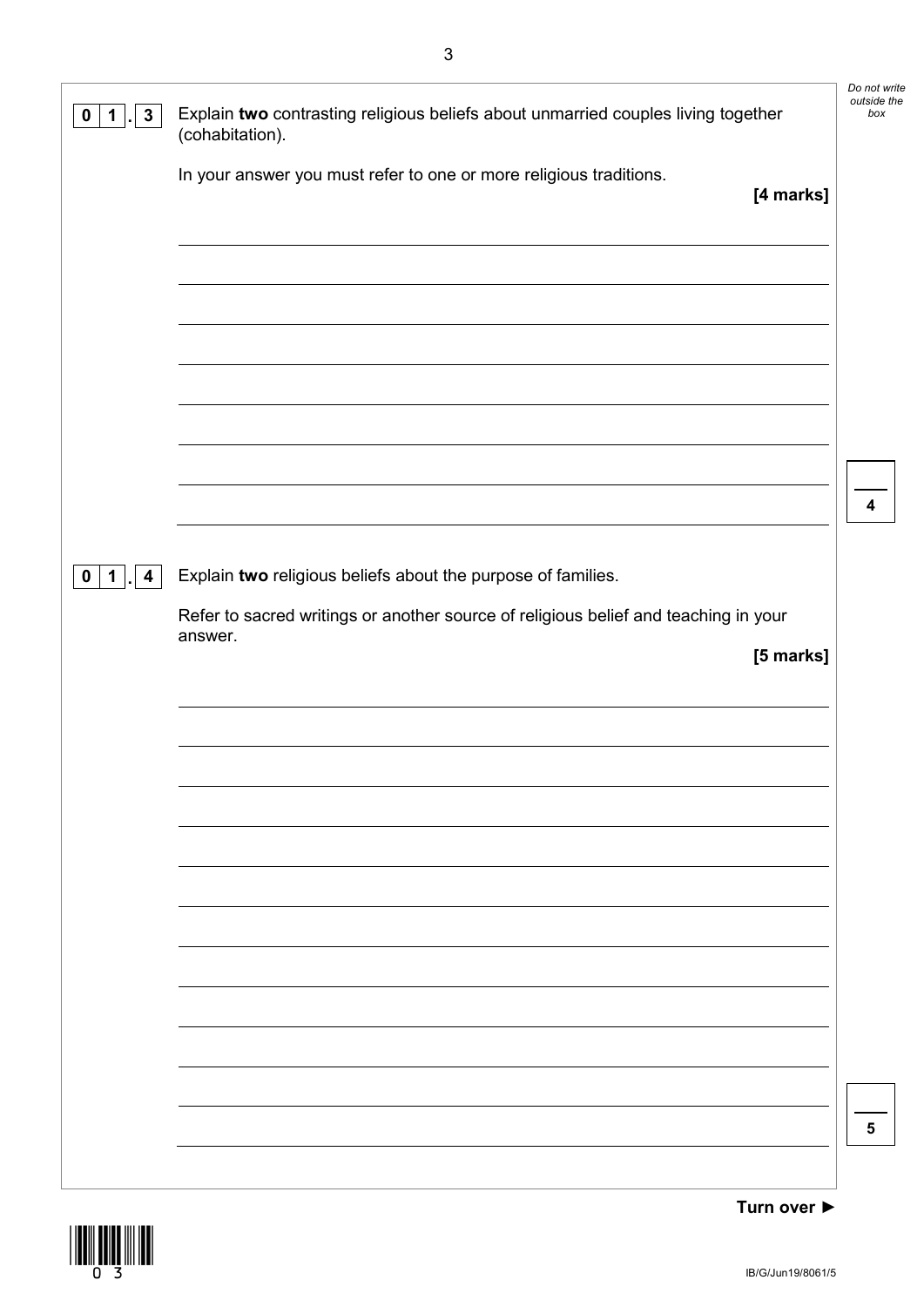| $5\phantom{1}$<br>0<br>1. | 'It is wrong to disapprove of homosexual relationships.'                                                                                                                                                                                                                                   |            | Do not<br>outside<br>bo) |
|---------------------------|--------------------------------------------------------------------------------------------------------------------------------------------------------------------------------------------------------------------------------------------------------------------------------------------|------------|--------------------------|
|                           | Evaluate this statement.                                                                                                                                                                                                                                                                   |            |                          |
|                           | In your answer you:<br>• should give reasoned arguments in support of this statement<br>• should give reasoned arguments to support a different point of view<br>• should refer to religious arguments<br>• may refer to non-religious arguments<br>• should reach a justified conclusion. | [12 marks] |                          |
|                           |                                                                                                                                                                                                                                                                                            |            |                          |
|                           |                                                                                                                                                                                                                                                                                            |            |                          |
|                           |                                                                                                                                                                                                                                                                                            |            |                          |
|                           |                                                                                                                                                                                                                                                                                            |            |                          |
|                           |                                                                                                                                                                                                                                                                                            |            |                          |
|                           |                                                                                                                                                                                                                                                                                            |            |                          |
|                           |                                                                                                                                                                                                                                                                                            |            |                          |
|                           |                                                                                                                                                                                                                                                                                            |            |                          |
|                           |                                                                                                                                                                                                                                                                                            |            |                          |
|                           |                                                                                                                                                                                                                                                                                            |            |                          |
|                           |                                                                                                                                                                                                                                                                                            |            |                          |
|                           |                                                                                                                                                                                                                                                                                            |            |                          |
|                           |                                                                                                                                                                                                                                                                                            |            |                          |



| Do not write<br>outside the |
|-----------------------------|
| box                         |
|                             |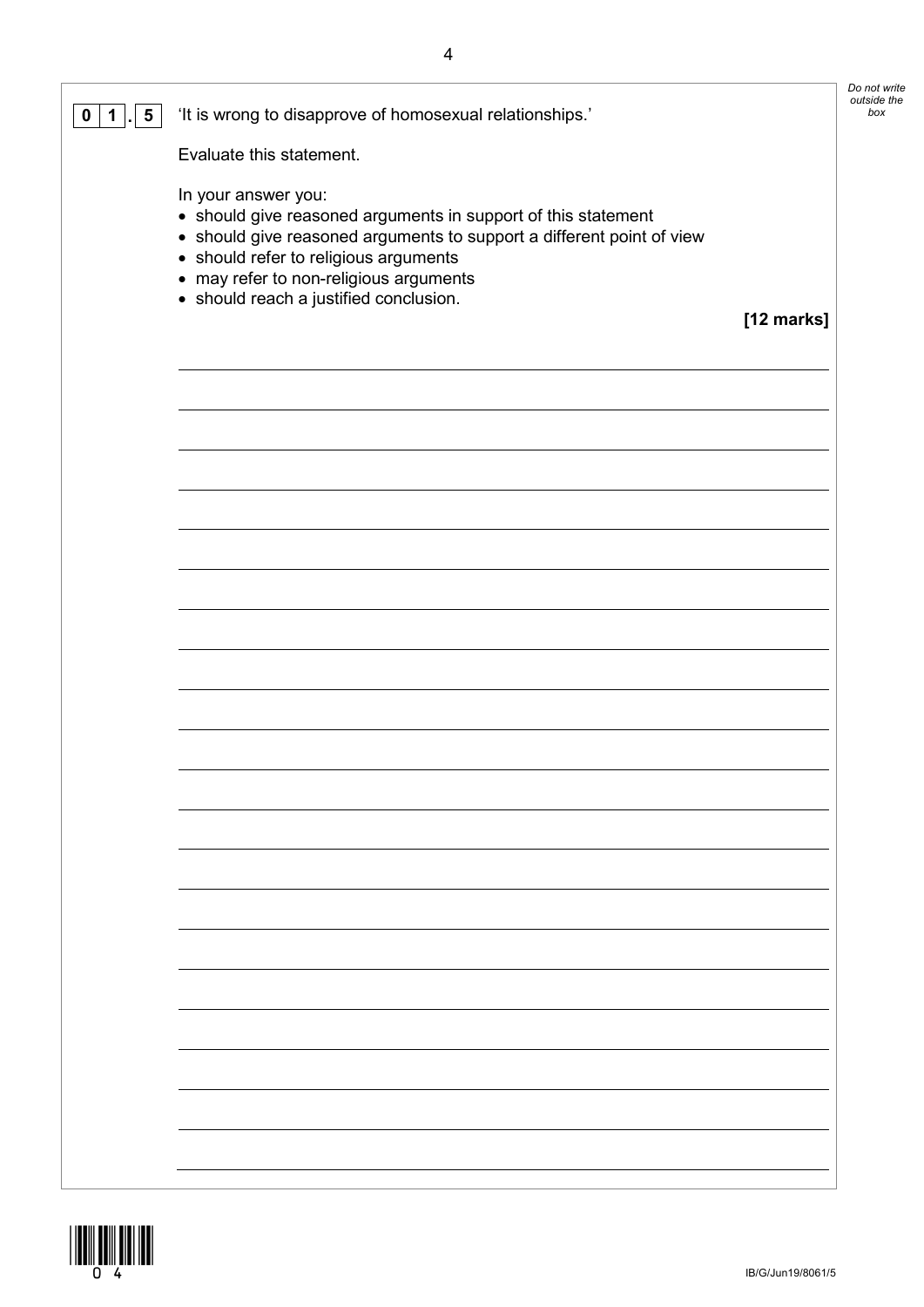



IB/G/Jun19/8061/5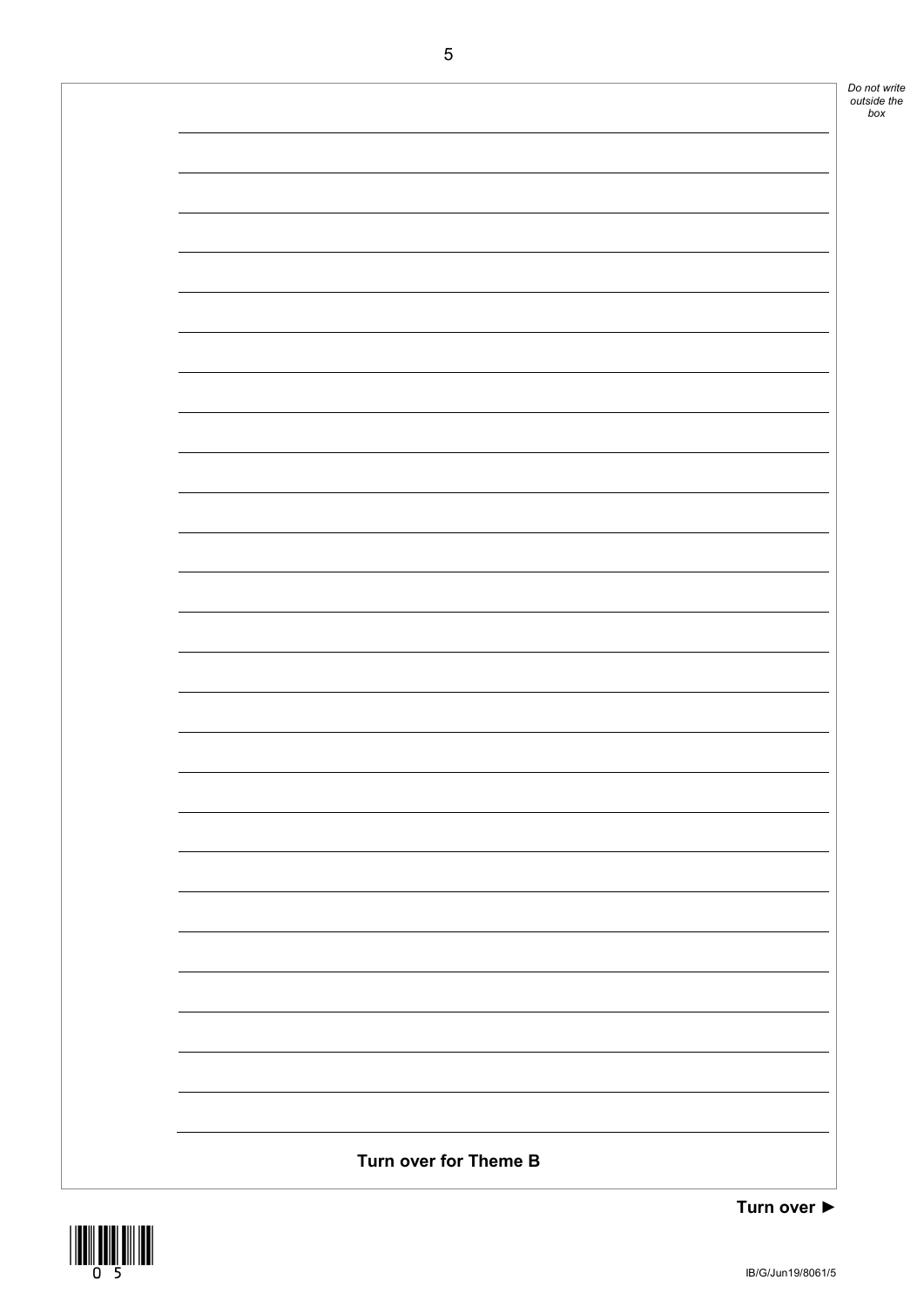

*Do not write outside the box*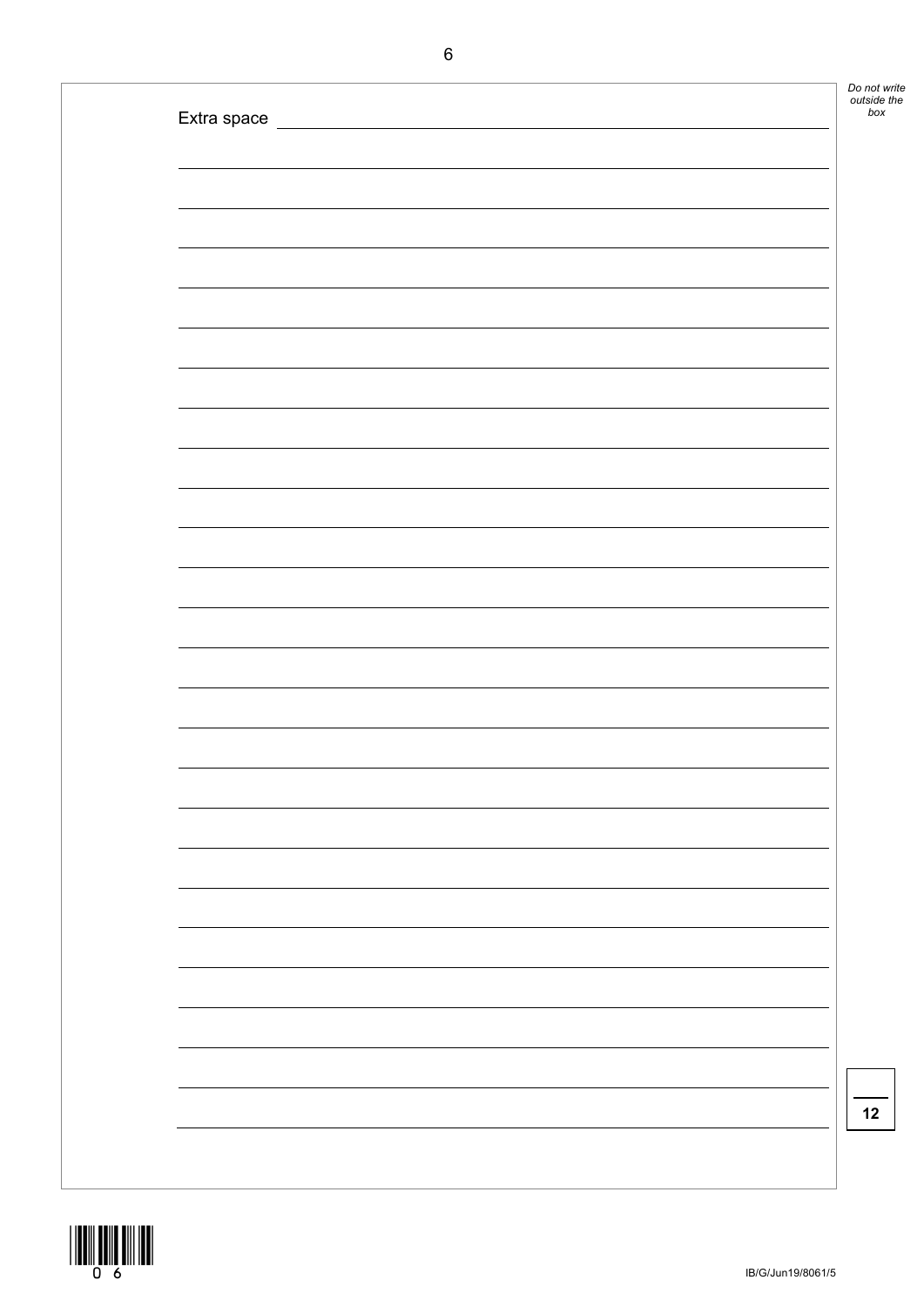| $\overline{2}$<br>$\mathbf 0$       | Theme B: Religion, peace and conflict                                                                                                                                                                | Do not write<br>outside the<br>box |
|-------------------------------------|------------------------------------------------------------------------------------------------------------------------------------------------------------------------------------------------------|------------------------------------|
| $\mathbf{2}$<br>0<br>1              | Which one of the following gives the meaning of pacifism?<br>[1 mark]<br>Put a tick $(\checkmark)$ in the box next to the correct answer.                                                            |                                    |
|                                     | To take revenge<br>A                                                                                                                                                                                 |                                    |
|                                     | To gain power<br>B                                                                                                                                                                                   |                                    |
|                                     | $\mathbf c$<br>To convert people to religion                                                                                                                                                         |                                    |
|                                     | To be against violence<br>D                                                                                                                                                                          | 1                                  |
| $\overline{2}$<br>$\mathbf{2}$<br>0 | Give two ways that religious believers can work for peace.<br>[2 marks]<br><u> 1980 - Johann Stein, marwolaethau a bhann an t-Amhain Aonaich an t-Amhain Aonaich an t-Amhain Aonaich an t-A</u><br>1 |                                    |
|                                     | $\overline{2}$<br><u> 1989 - Johann Stoff, deutscher Stoffen und der Stoffen und der Stoffen und der Stoffen und der Stoffen und der</u>                                                             | $\mathbf{2}$                       |
|                                     | Question 2 continues on the next page                                                                                                                                                                |                                    |
|                                     |                                                                                                                                                                                                      |                                    |
|                                     |                                                                                                                                                                                                      |                                    |
|                                     |                                                                                                                                                                                                      |                                    |
|                                     |                                                                                                                                                                                                      |                                    |
|                                     |                                                                                                                                                                                                      |                                    |
|                                     | Turn over ▶                                                                                                                                                                                          |                                    |

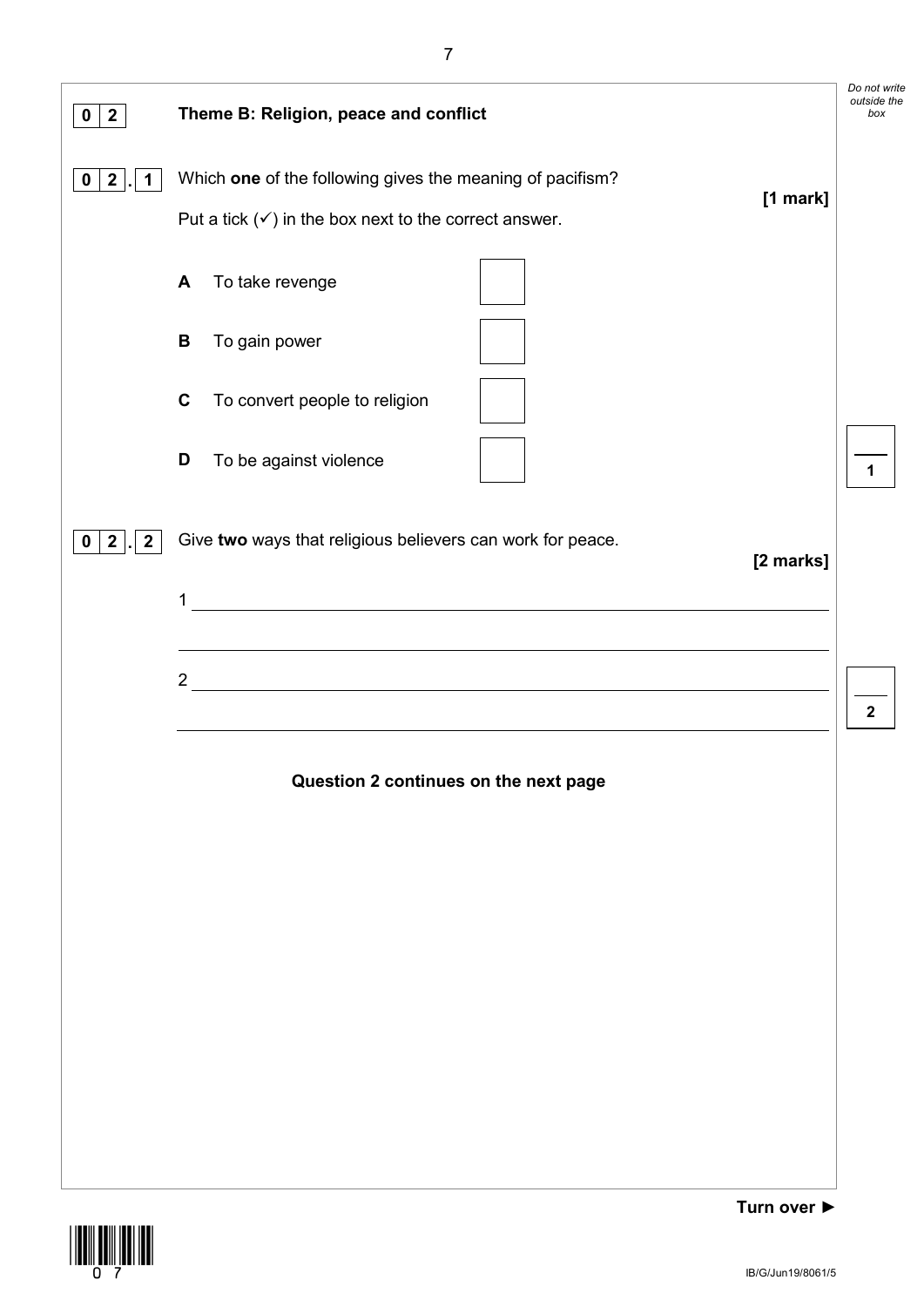| $\mathbf{3}$<br>$\boldsymbol{2}$<br>O | Explain two similar religious beliefs about reconciliation.                                    | Do not write<br>outside the<br>box |
|---------------------------------------|------------------------------------------------------------------------------------------------|------------------------------------|
|                                       | In your answer you must refer to one or more religious traditions.                             |                                    |
|                                       | [4 marks]                                                                                      |                                    |
|                                       |                                                                                                |                                    |
|                                       |                                                                                                |                                    |
|                                       |                                                                                                |                                    |
|                                       |                                                                                                |                                    |
|                                       |                                                                                                |                                    |
|                                       |                                                                                                |                                    |
|                                       |                                                                                                |                                    |
|                                       |                                                                                                | 4                                  |
|                                       |                                                                                                |                                    |
| $\overline{2}$<br>$\mathbf 0$<br>4    | Explain two reasons why religious people help victims of war.                                  |                                    |
|                                       | Refer to sacred writings or another source of religious belief and teaching in your<br>answer. |                                    |
|                                       | [5 marks]                                                                                      |                                    |
|                                       |                                                                                                |                                    |
|                                       |                                                                                                |                                    |
|                                       |                                                                                                |                                    |
|                                       |                                                                                                |                                    |
|                                       |                                                                                                |                                    |
|                                       |                                                                                                |                                    |
|                                       |                                                                                                |                                    |
|                                       |                                                                                                |                                    |
|                                       |                                                                                                |                                    |
|                                       |                                                                                                |                                    |
|                                       |                                                                                                |                                    |
|                                       |                                                                                                | 5                                  |
|                                       |                                                                                                |                                    |
|                                       |                                                                                                |                                    |

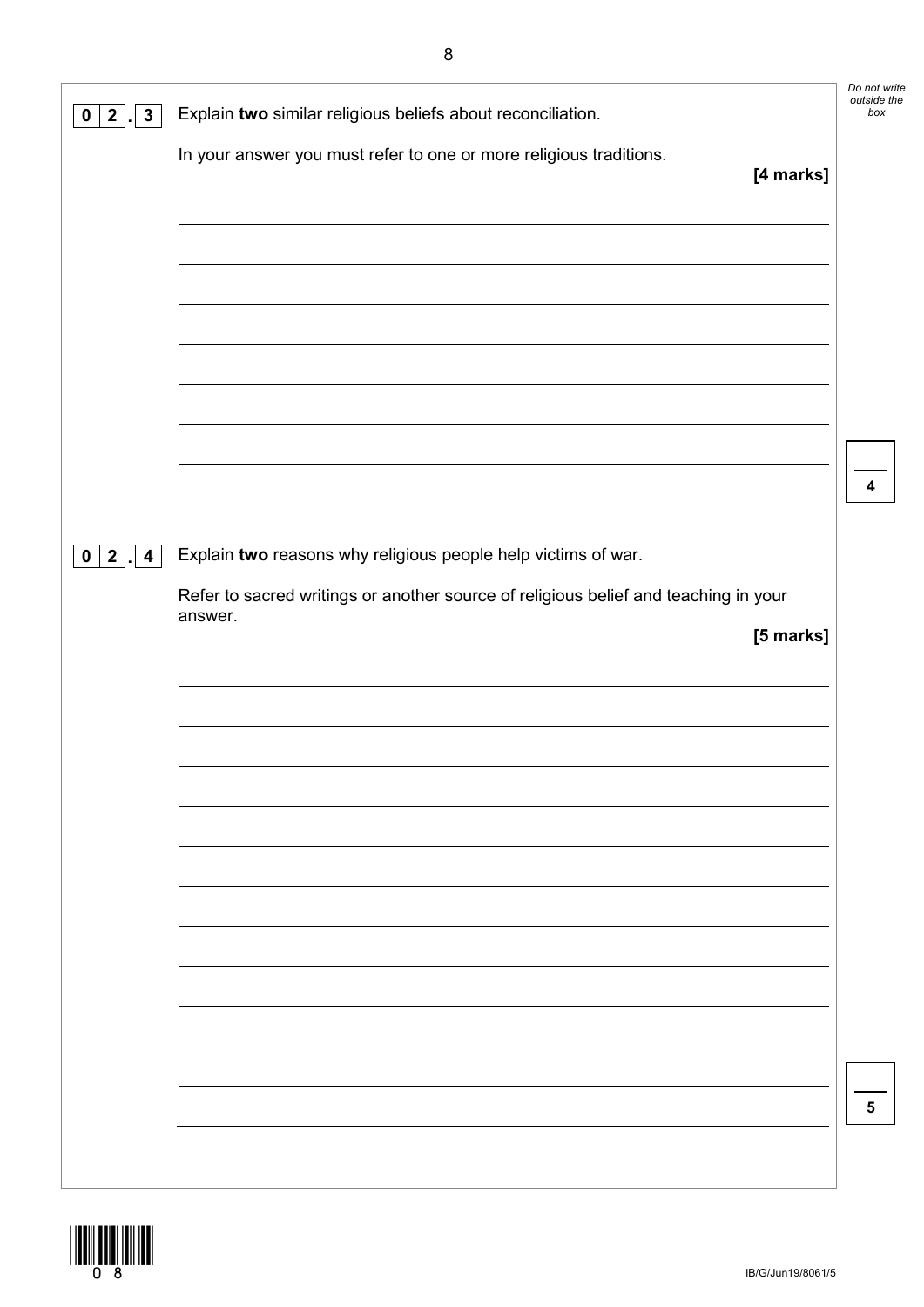|                                      | 'Religious believers should never fight in a war.'                                                                                                                                                                                                                                         | Do not write<br>outside the<br>box |
|--------------------------------------|--------------------------------------------------------------------------------------------------------------------------------------------------------------------------------------------------------------------------------------------------------------------------------------------|------------------------------------|
| $5\phantom{.0}$<br>$\mathbf{2}$<br>0 |                                                                                                                                                                                                                                                                                            |                                    |
|                                      | Evaluate this statement.                                                                                                                                                                                                                                                                   |                                    |
|                                      | In your answer you:<br>• should give reasoned arguments in support of this statement<br>• should give reasoned arguments to support a different point of view<br>• should refer to religious arguments<br>• may refer to non-religious arguments<br>• should reach a justified conclusion. |                                    |
|                                      | [12 marks]                                                                                                                                                                                                                                                                                 |                                    |
|                                      |                                                                                                                                                                                                                                                                                            |                                    |
|                                      |                                                                                                                                                                                                                                                                                            |                                    |
|                                      |                                                                                                                                                                                                                                                                                            |                                    |
|                                      |                                                                                                                                                                                                                                                                                            |                                    |
|                                      |                                                                                                                                                                                                                                                                                            |                                    |
|                                      |                                                                                                                                                                                                                                                                                            |                                    |
|                                      |                                                                                                                                                                                                                                                                                            |                                    |
|                                      |                                                                                                                                                                                                                                                                                            |                                    |
|                                      |                                                                                                                                                                                                                                                                                            |                                    |
|                                      |                                                                                                                                                                                                                                                                                            |                                    |
|                                      |                                                                                                                                                                                                                                                                                            |                                    |
|                                      |                                                                                                                                                                                                                                                                                            |                                    |
|                                      |                                                                                                                                                                                                                                                                                            |                                    |
|                                      |                                                                                                                                                                                                                                                                                            |                                    |
|                                      |                                                                                                                                                                                                                                                                                            |                                    |
|                                      |                                                                                                                                                                                                                                                                                            |                                    |
|                                      |                                                                                                                                                                                                                                                                                            |                                    |
|                                      |                                                                                                                                                                                                                                                                                            |                                    |
|                                      |                                                                                                                                                                                                                                                                                            |                                    |
|                                      |                                                                                                                                                                                                                                                                                            |                                    |
|                                      |                                                                                                                                                                                                                                                                                            |                                    |
|                                      |                                                                                                                                                                                                                                                                                            |                                    |



**Turn over ►**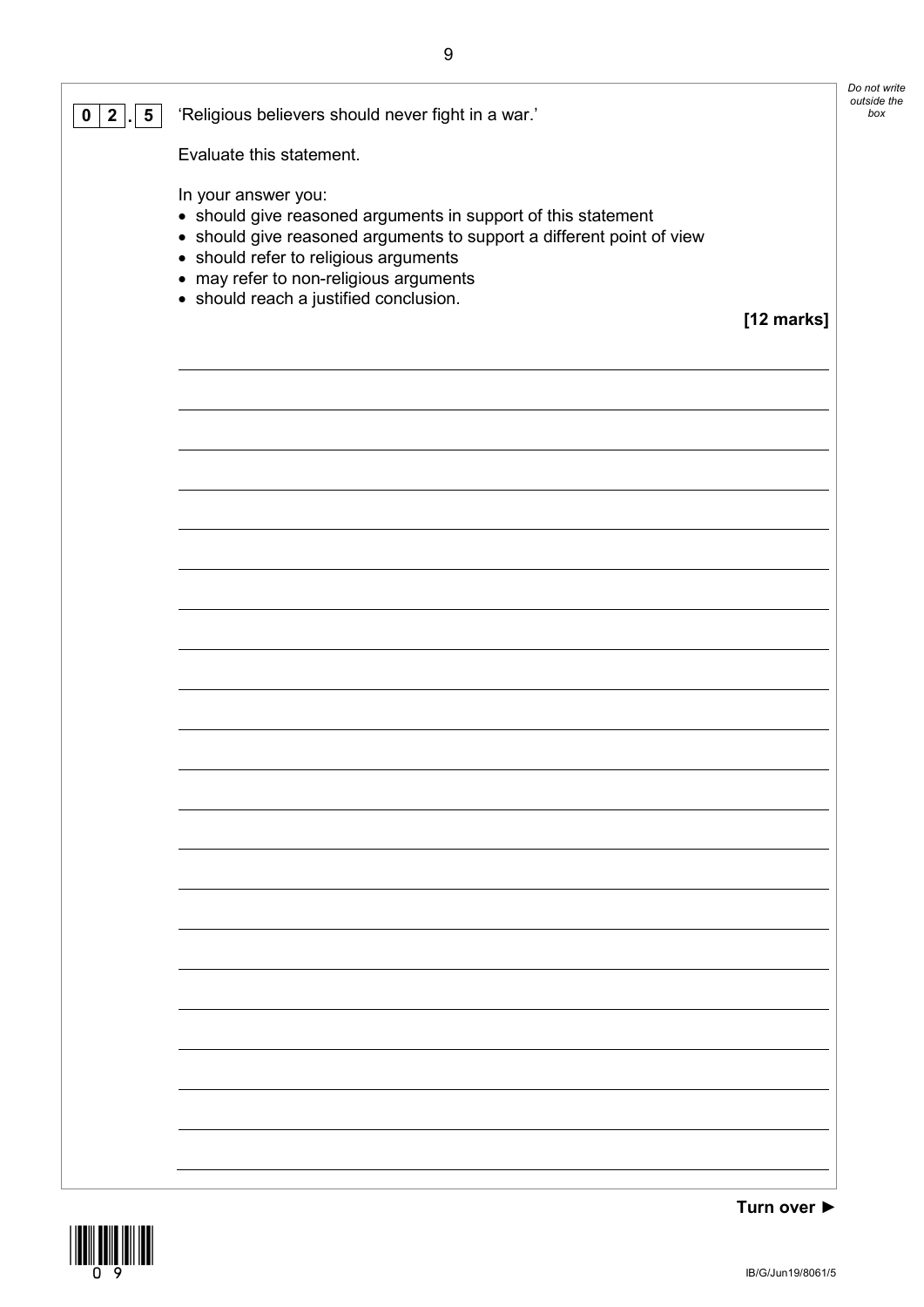

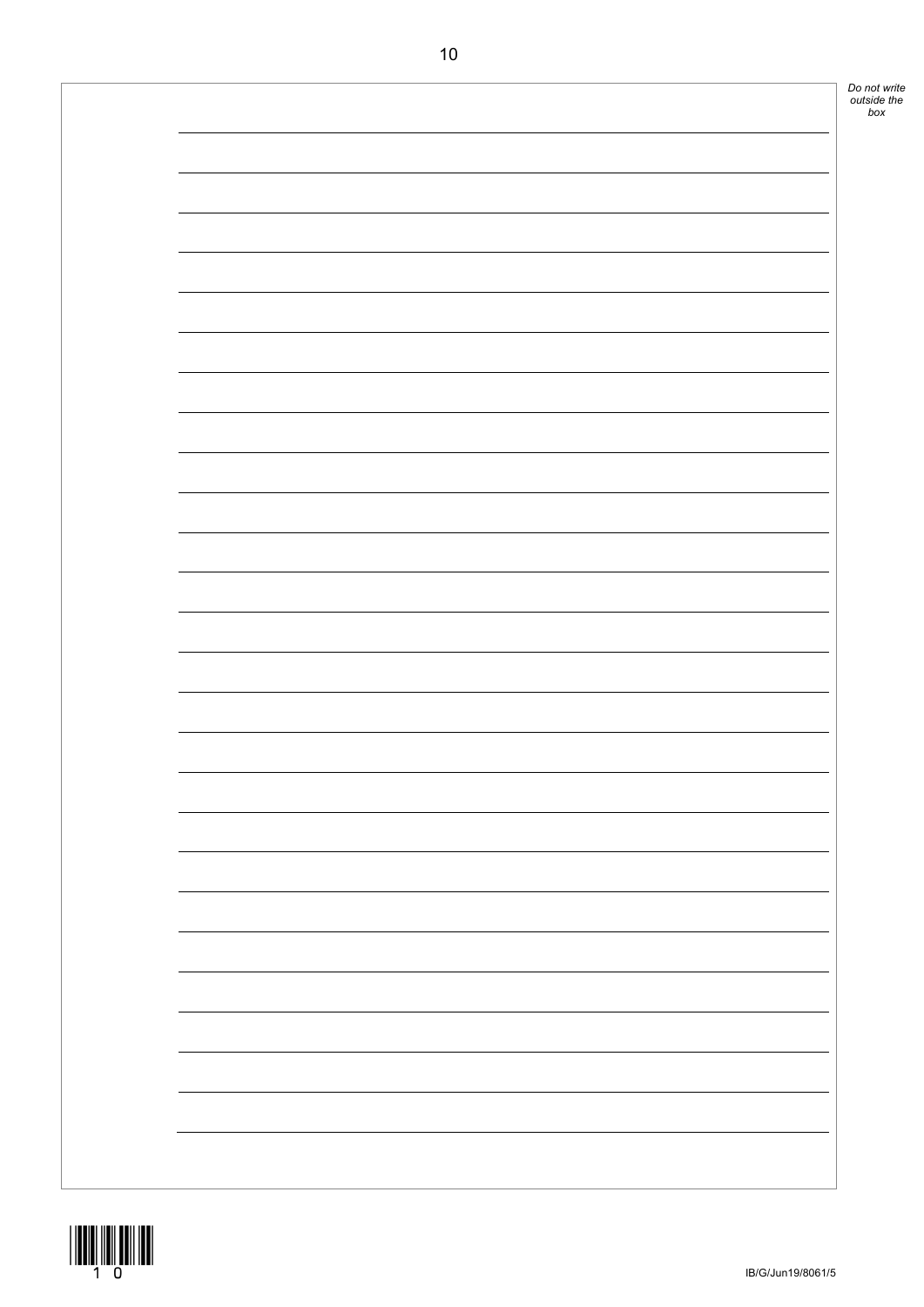

Extra space \_\_\_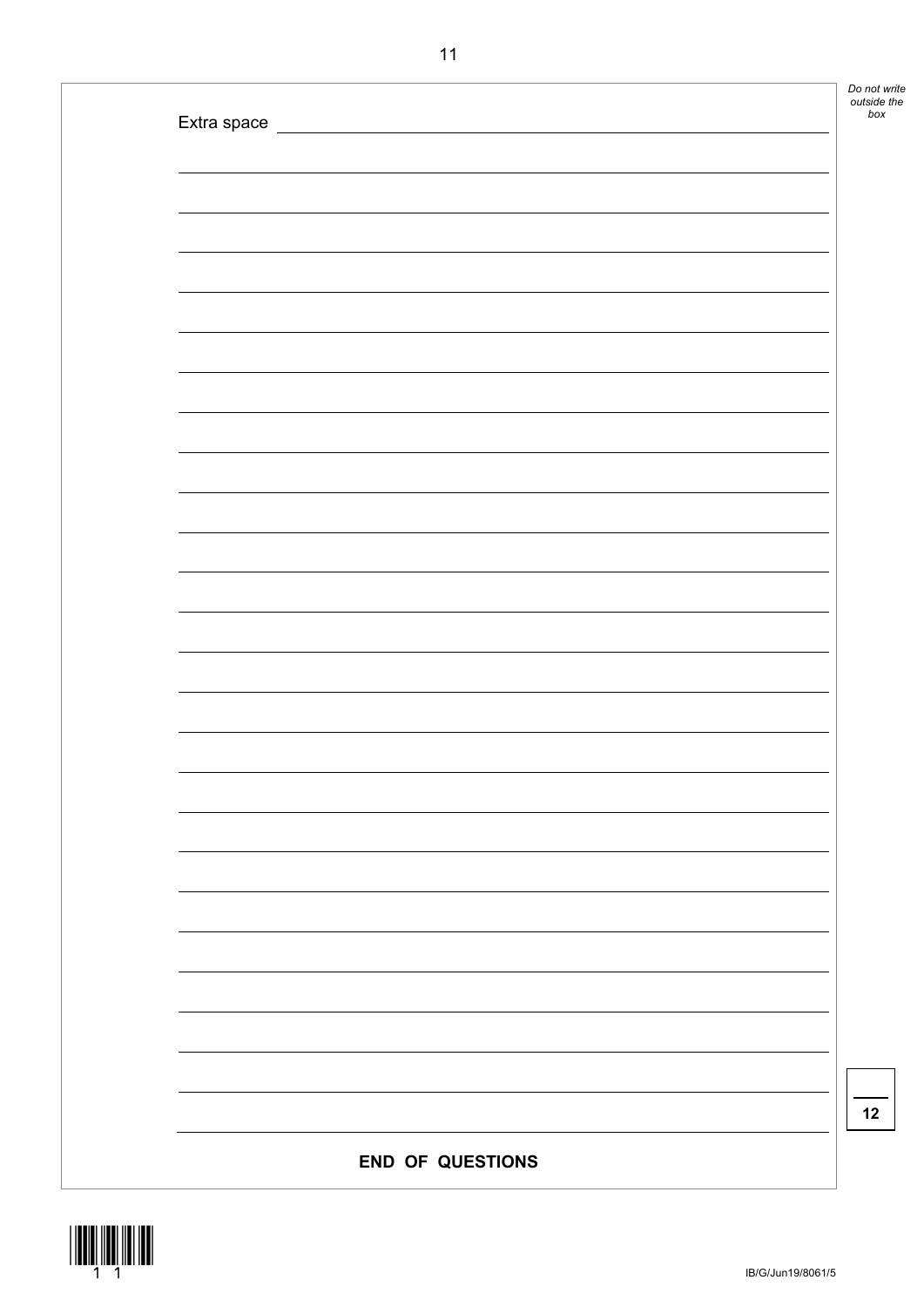

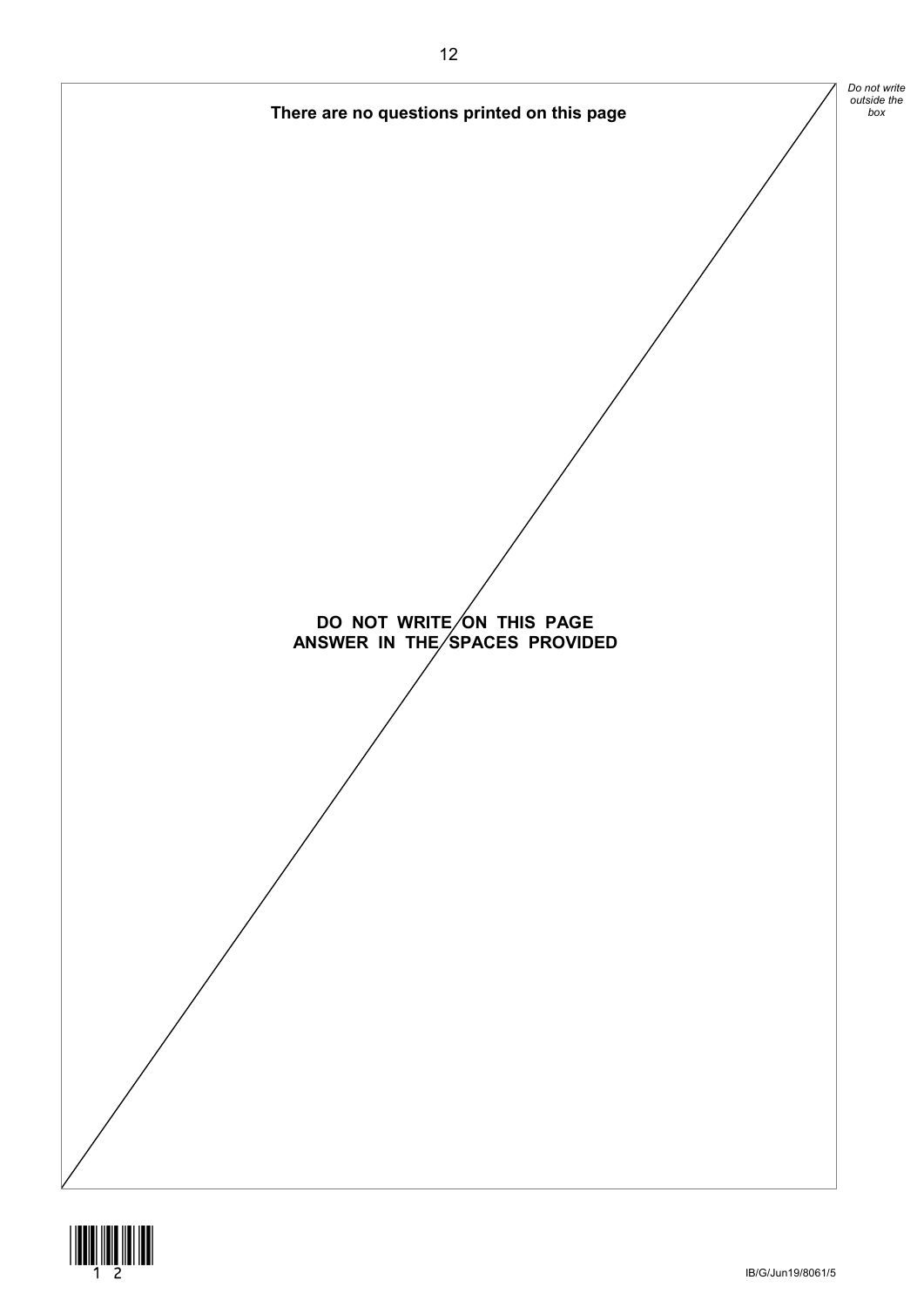| Question<br>number | Additional page, if required.<br>Write the question numbers in the left-hand margin. | bo |
|--------------------|--------------------------------------------------------------------------------------|----|
|                    |                                                                                      |    |
|                    |                                                                                      |    |
|                    |                                                                                      |    |
|                    |                                                                                      |    |
|                    |                                                                                      |    |
|                    |                                                                                      |    |
|                    |                                                                                      |    |
|                    |                                                                                      |    |
|                    |                                                                                      |    |
|                    |                                                                                      |    |
|                    |                                                                                      |    |
|                    |                                                                                      |    |
|                    |                                                                                      |    |
|                    |                                                                                      |    |
|                    |                                                                                      |    |
|                    |                                                                                      |    |
|                    |                                                                                      |    |
|                    |                                                                                      |    |
|                    |                                                                                      |    |
|                    |                                                                                      |    |
|                    |                                                                                      |    |
|                    |                                                                                      |    |
|                    |                                                                                      |    |
|                    |                                                                                      |    |
|                    |                                                                                      |    |
|                    |                                                                                      |    |
|                    |                                                                                      |    |
|                    |                                                                                      |    |
|                    |                                                                                      |    |
|                    |                                                                                      |    |
|                    |                                                                                      |    |
|                    |                                                                                      |    |
|                    |                                                                                      |    |
|                    |                                                                                      |    |
|                    |                                                                                      |    |
|                    |                                                                                      |    |
|                    |                                                                                      |    |



*Do not write outside the*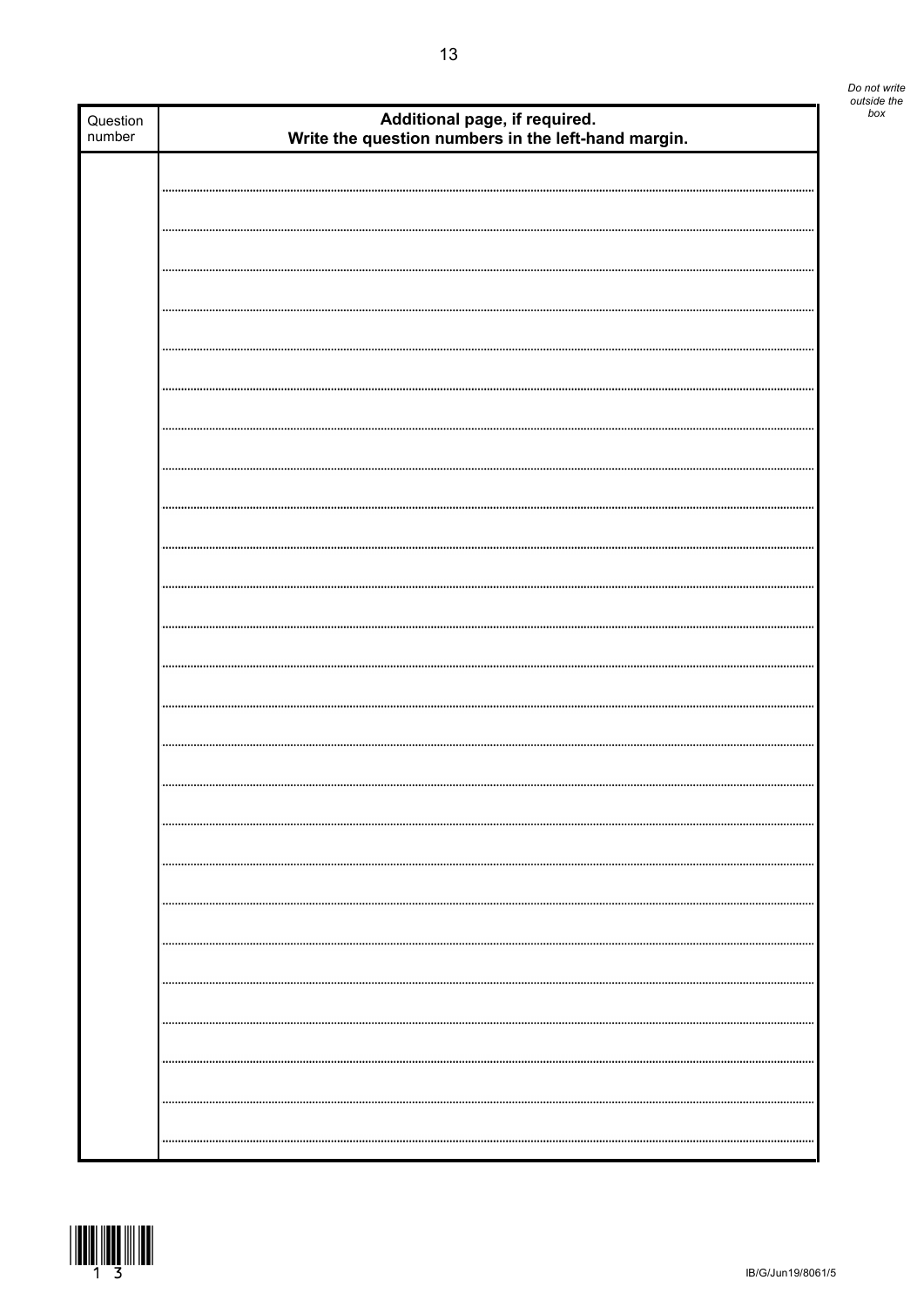| Question<br>number | Additional page, if required.<br>Write the question numbers in the left-hand margin. | bo |
|--------------------|--------------------------------------------------------------------------------------|----|
|                    |                                                                                      |    |
|                    |                                                                                      |    |
|                    |                                                                                      |    |
|                    |                                                                                      |    |
|                    |                                                                                      |    |
|                    |                                                                                      |    |
|                    |                                                                                      |    |
|                    |                                                                                      |    |
|                    |                                                                                      |    |
|                    |                                                                                      |    |
|                    |                                                                                      |    |
|                    |                                                                                      |    |
|                    |                                                                                      |    |
|                    |                                                                                      |    |
|                    |                                                                                      |    |
|                    |                                                                                      |    |
|                    |                                                                                      |    |
|                    |                                                                                      |    |
|                    |                                                                                      |    |
|                    |                                                                                      |    |
|                    |                                                                                      |    |
|                    |                                                                                      |    |
|                    |                                                                                      |    |
|                    |                                                                                      |    |
|                    |                                                                                      |    |
|                    |                                                                                      |    |
|                    |                                                                                      |    |
|                    |                                                                                      |    |
|                    |                                                                                      |    |
|                    |                                                                                      |    |
|                    |                                                                                      |    |
|                    |                                                                                      |    |
|                    |                                                                                      |    |
|                    |                                                                                      |    |
|                    |                                                                                      |    |
|                    |                                                                                      |    |



*Do not write outside the*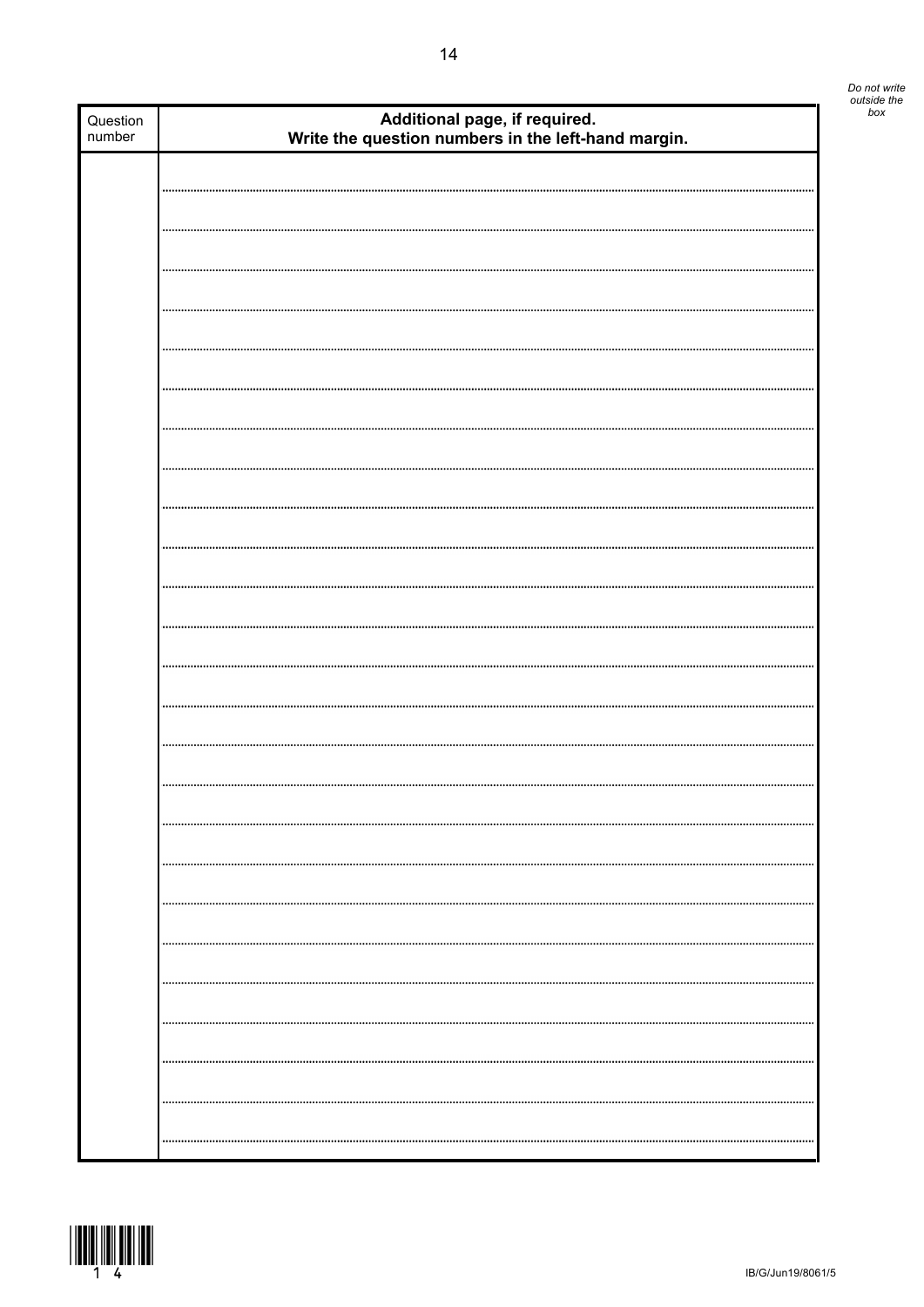| Question<br>number | Additional page, if required.<br>Write the question numbers in the left-hand margin. | bo |
|--------------------|--------------------------------------------------------------------------------------|----|
|                    |                                                                                      |    |
|                    |                                                                                      |    |
|                    |                                                                                      |    |
|                    |                                                                                      |    |
|                    |                                                                                      |    |
|                    |                                                                                      |    |
|                    |                                                                                      |    |
|                    |                                                                                      |    |
|                    |                                                                                      |    |
|                    |                                                                                      |    |
|                    |                                                                                      |    |
|                    |                                                                                      |    |
|                    |                                                                                      |    |
|                    |                                                                                      |    |
|                    |                                                                                      |    |
|                    |                                                                                      |    |
|                    |                                                                                      |    |
|                    |                                                                                      |    |
|                    |                                                                                      |    |
|                    |                                                                                      |    |
|                    |                                                                                      |    |
|                    |                                                                                      |    |
|                    |                                                                                      |    |
|                    |                                                                                      |    |
|                    |                                                                                      |    |
|                    |                                                                                      |    |
|                    |                                                                                      |    |
|                    |                                                                                      |    |
|                    |                                                                                      |    |
|                    |                                                                                      |    |
|                    |                                                                                      |    |
|                    |                                                                                      |    |
|                    |                                                                                      |    |
|                    |                                                                                      |    |
|                    |                                                                                      |    |
|                    |                                                                                      |    |
|                    |                                                                                      |    |



*Do not write outside the*